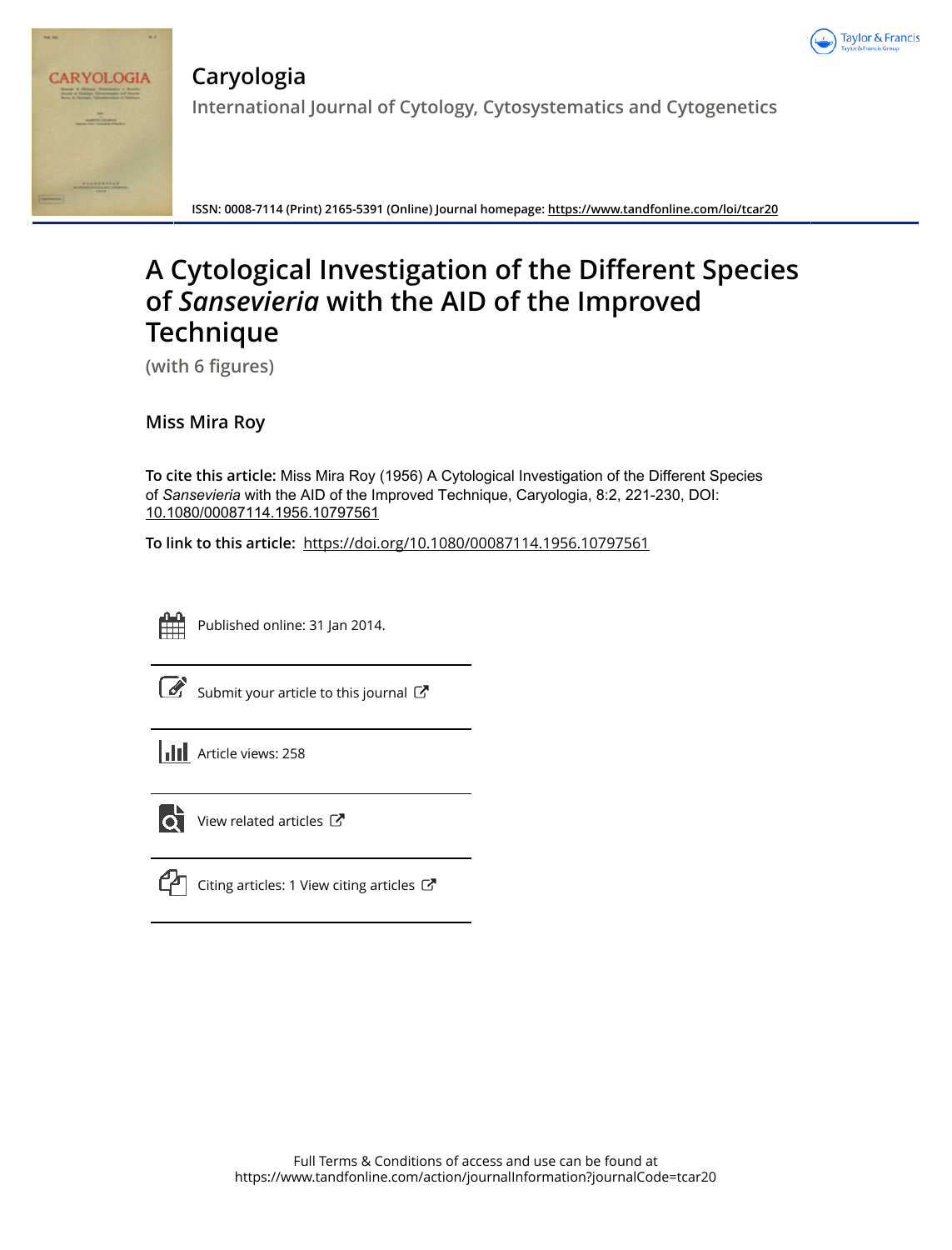## **A CYTOLOGICAL INVESTIGATION OF THE DIFFERENT SPECIES**  OF SANSEVIERIA WITH THE AID OF THE IMPROVED TECHNIQUE

By

Miss MIRA ROY

Crtogenetics Laboratory, Department of Botany, Calcutta University, Calcutta 19, India

(with 6 figures)

*Received: 10th July 1955.* 

## **INTRODUCTION**

The genus Sansevieria is represented in India by about ten species mainly growing in the tropical region. The plant is generally cultivated in the gardens for ornamentation in the leaves. Like most of the allied members it flowers twice in the year, once during the onset of monsoon and then during winter. The genus is interesting from taxonomic stand point. In the older classification of BENTHAM and HooKER (1862-1883) its place was assigned under Haemodoraceae preceding Iridaceae in position. Later ENGLER and PRANTL (1929) included this under Liliaceae in association with *Dracaena*, *Yucca* and other genera. The genus has been placed in the latest classification of HuTCHINSON (1934) under Aga-Yaeeae.

In view of the debated systematic position of the genus as well as due to its ready availability, a cytological study was deemed highly desirable. In view of the existing knowledge of the chromosome complements of Liliaceous and Agavaceous members (SATO 1942), it was thought that a study of its karyotype might provide a clue to its affinity.

## MATERIALS AND METHODS

Three different types of the genus *Sansevieria* were utilised in the present investigation, all of which are cultivated for ornamental purposes. They mainly differ in the nature of the leaf, in its markings, texture etc. The characteristic features may be summarised as follows :

Type  $A -$  Plants with long leaves, ensiform above and boat shaped at the basal portion and thin in texture. The colour of the leaf is deep green with transverse markings at regular intervals.

## 221] **[Caryologla, Vol. VIII, n. 2, 1956**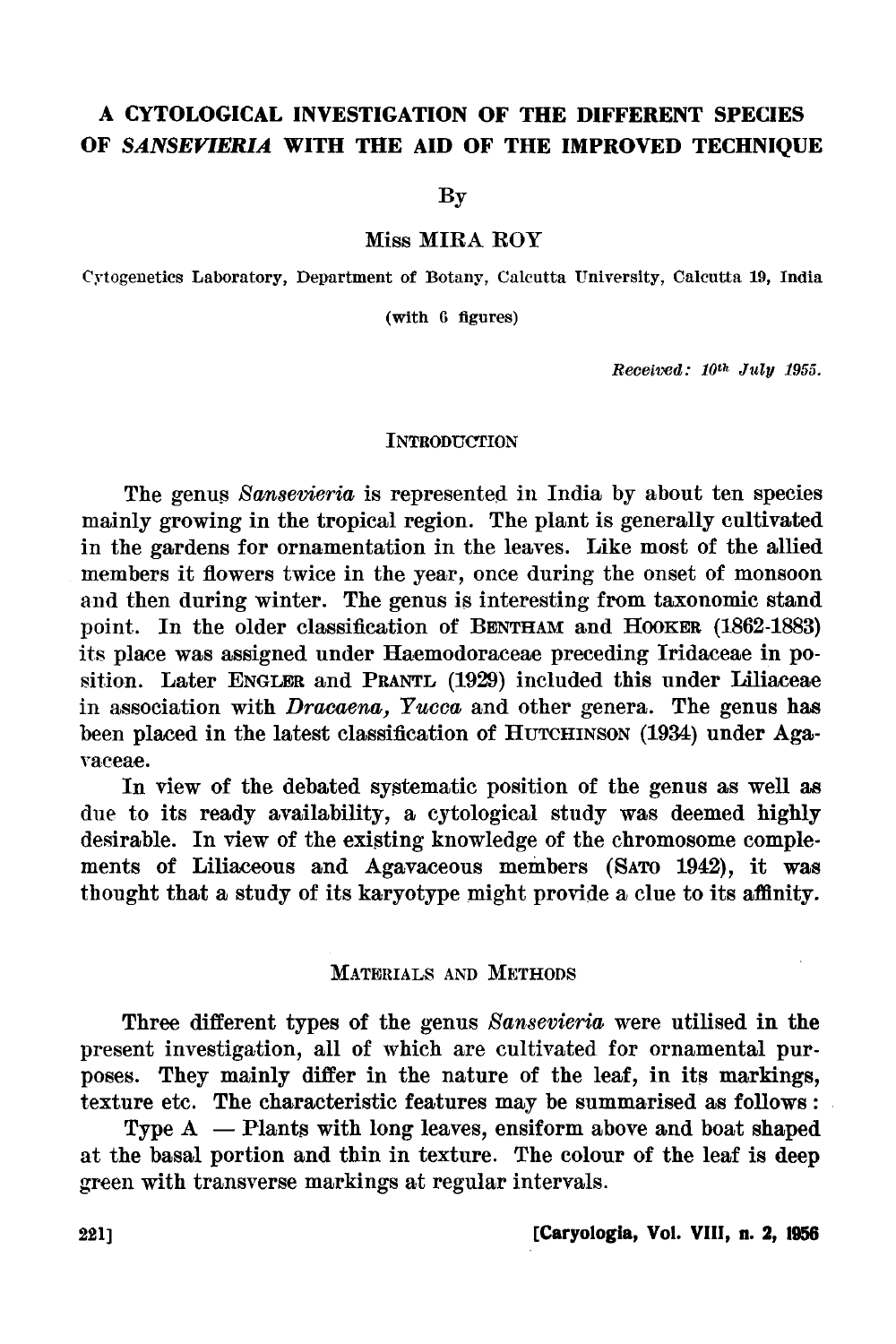Type  $B -$  Plants with comparatively long ensiform leaves, lammina throughout flat, characteristically thick, light green with white transverse markings.

Type  $C -$  Plants with very long ensiform leaves, longest in the series, lamina throughout flat, characteristically thick, light green with transverse deep green streak, margin being yellow in colour.

The first type has been identified as *S. cylindrica*. The latter two types were identified from the Herbarium, Indian Botanic Garden, Sibpur, as *S. nilotica.* But as the two types B and C show much difference in their morphological appearance and chromosome number they have been dealt with separately.

For the study of somatic and meiotic stages healthy root-tips and flower buds were collected from plants growing in pots in the college compound.

Smear preparation of flower buds were made after fixing the same in Nawaschin's fluid between 10 A.M. and 1 P.M. After smearing, the materials were kept in the fixing fluid for nearly 3 hrs. followed by overnight washing in running water and subsequent staining after Newton's crystal violet-iodine technique.

For the study of somatic chromosomes the use of both Coumarin (SHARMA and BAL 1953) and Paradichlorobenzene (SHARMA and Moo-KERJEA 1955) were taken advontage of. Healthy root-tips, immediately after cutting were kept in a mixture containing saturated aqueous solution of Paradichlorobenzene and Coumarin in equal proportion for 3 hrs. at a temperature of 12" C-16° C. Subsequently the materials were heated for 5 to 6 seconds over a fiame in Orcein/HCl mixture containing  $2\%$  aceto orcein and N.HCl in the proportion of 9:1. Too much heating was avoided as that has been found to cause fragmentation (SHARMA and Roy 1955). The procedure was followed by smearing in  $1\%$  aceto orcein on a dry slide and applying uniform and heavy pressure with the help of a filter put on the cover glass. After proper sealing, the preparation containing well spread metaphase plate could be kept as such for a number of days.

Figures were drawn with the help of a drawing prism using a compensating eye piece  $\times$  20, an 1.3 apochromat objective and an aplanatic condenser 1.4 N. A. at a table magnification of  $\times$  2300 approximately.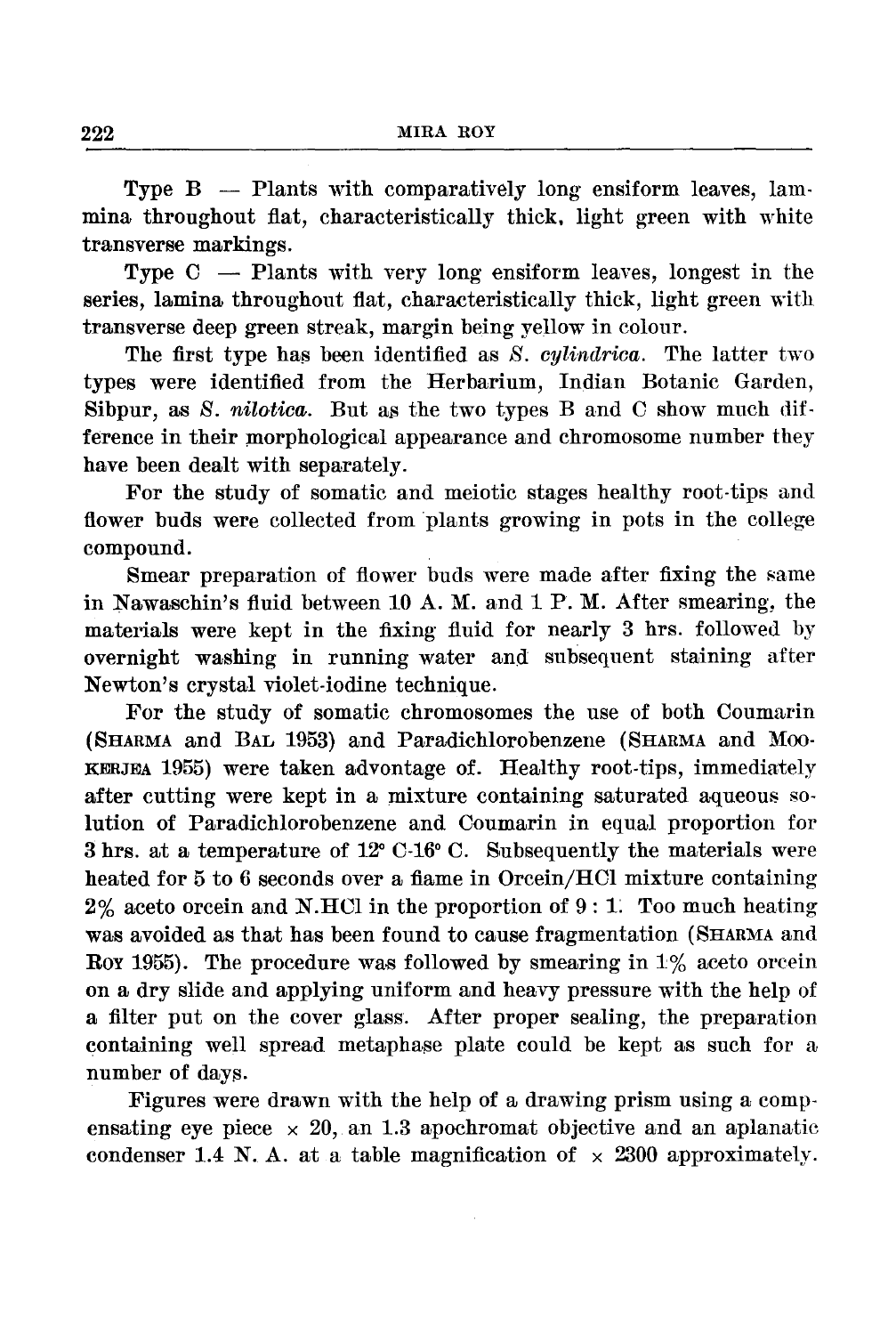

Structure of chromosome of Sansevieria sp.

Figs. 1-3. - Somatic metaphase plates and the idiograms of S. cylindrica, S. nilotica and another variety of the latter showing  $2n = 40$ , 40 and 36 chromosomes respectively.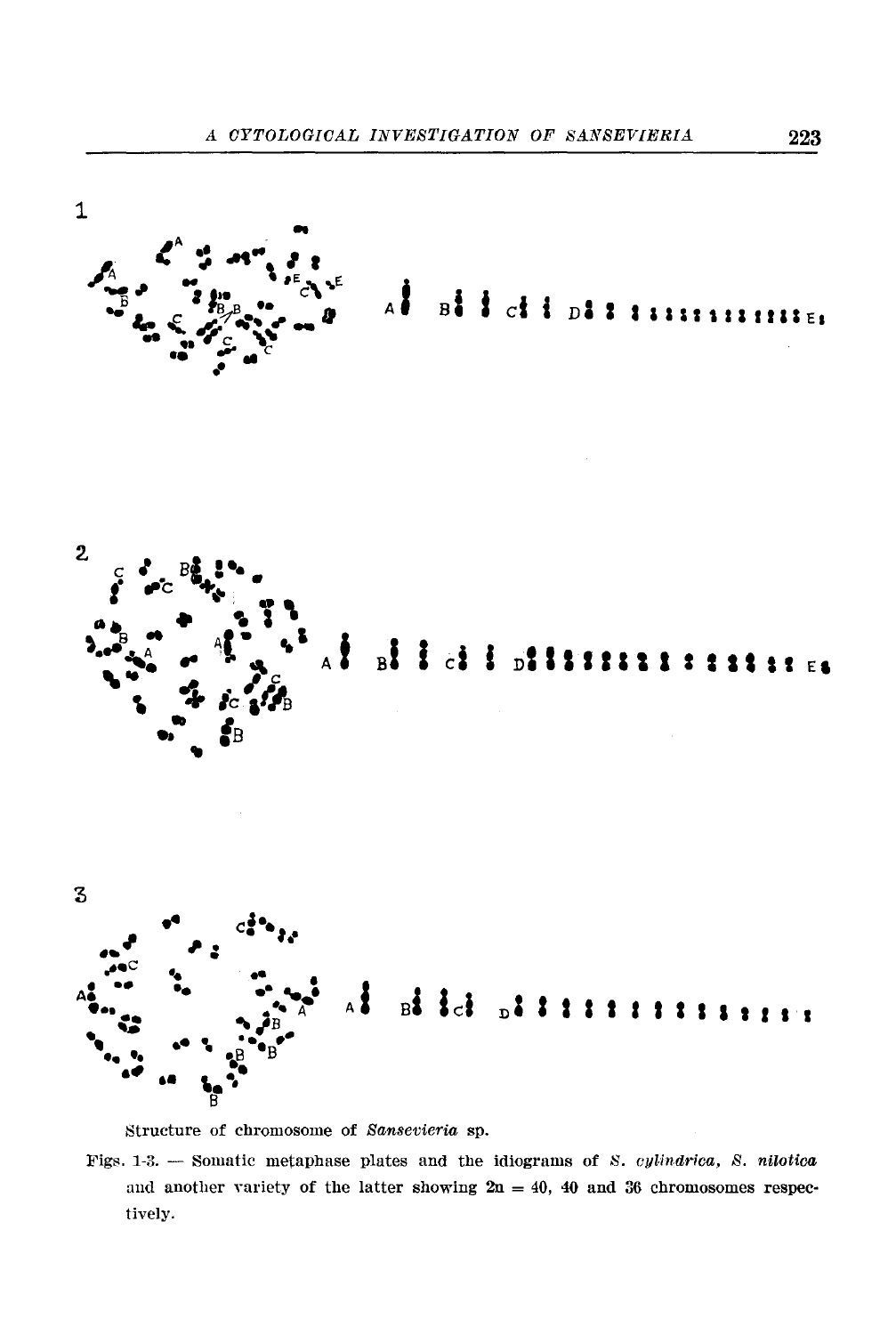Observations: *S. cylindrica.* 

The diploid chromosome number of the species as could be seen from metaphase plate is 40, corroborating the previous report of PATEL and NARAYANA (1937). 'fhe complement is characterised by short chromosomes, size difference between most of them being not so marked. On the basis of the size, as well as the position of primary and secondary constriction the chromosomes can be classified under the following categories :

Type  $A -$ One pair of comparatively long chromosomes with nearly submedian primary constriction and a secondary constriction, median to the long arm.

Type  $B - Two pairs of chromosomes similar to type A in more$ phology, but shorter in size.

Type  $C - Two pairs of short chromosomes with nearly median$ primary constriction and a secondary constriction at the end of the comparatively long arm.

Type  $D -$  Fourteen pairs of short chromosomes with nearly median to submedian primary constrictions.

Type  $E -$  One pair of very short chromosomes with median primary constrictions.

In all, therefore, of forty chromosomes in the complement, ten have been found to be provided with secondary constrictions. Even in the absence of any data on the chromosome-nucleolus relationship in this genus, in view of the enormous evidences gathered from widely different groups of plants (JACOB 1940; GATES 1942; BHADURI and SHARMA 1946; BHADURr and BOSE 1947; SHARMA 1947; BHADURI and KAR 1948; GHAKRA-VORTI 1948), it may be suggested that all these constrictions are nucleolar.

Meiotic chromosomes so far studied show regular behavion. Forty chromosomes forming clear twenty bivalents could be observed in the first meiotic division. The bivalents are manifested in various, configur· ations due to different degrees of terminalisaten of the chiasmata.

In addition to normal bivalent formation and subsequent segregation, cases of abnormalities in rhromosome division could be noted in a few percent of cases. Pollen mother cells were observed with a bivalent lagging at the equator during anaphase. Some of the second meiotic nuclei reveal certain interesting peculiarities. In these cases, a single chromosome was found to lie outside the metaphase plate in both the nuclei of the pollen mother cells.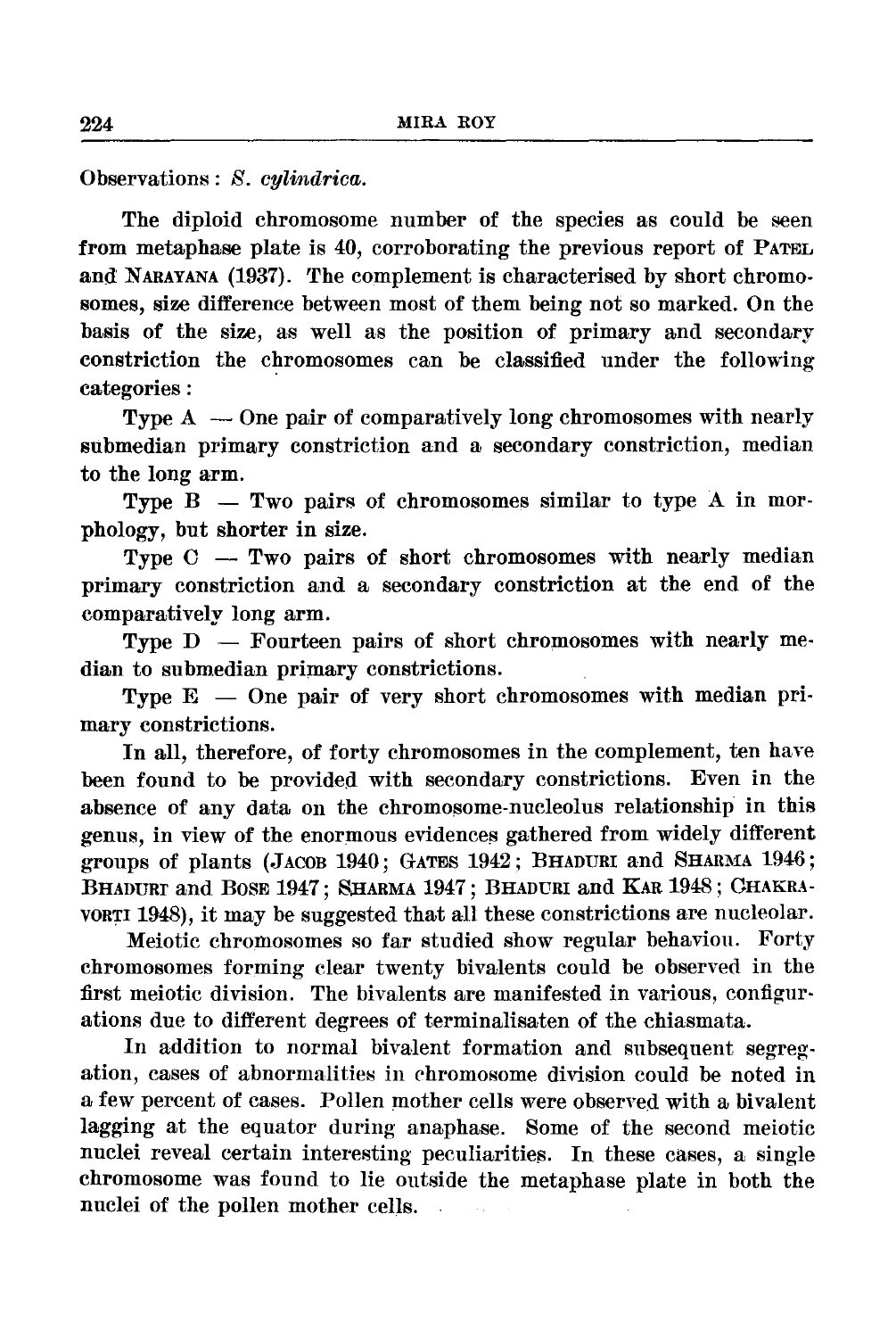

Behaviour of chromosomes of S. cylindrica.

- Figs. 4 and 5. Diakinesis stage showing 20 bivalents and anaphase I having a lagging bivalent respectively.
- Fig. 6. --- Second meiotic metaphase in polar and side views showing the staying apart of two chromosomes.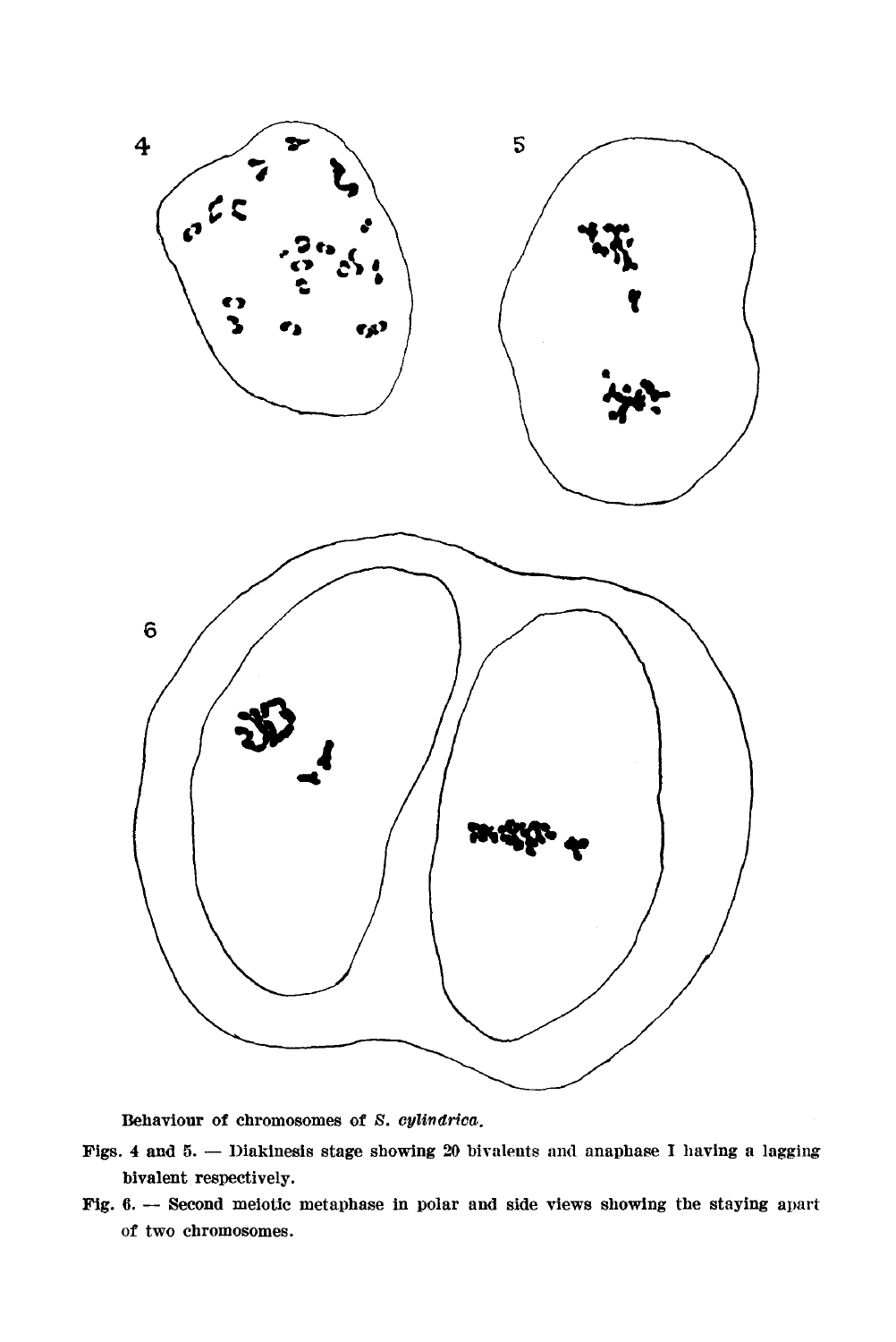The diploid chromosome number of the type B is 36. In chromosome morphology, it is similar to those of the other two types, though one pair of chromosomes with secondary constriction and the « E » pair are missing.

The diploid number of chromosome in case of type  $\alpha C$   $\beta$  is 40, and the chromosome complements in their morphology exactly correspond to the type  $\alpha A$   $\alpha$ .

## **DISCUSSION**

It needs no emphasis that the chromosomes of most of the Lilies, the Amaryllids and the Agaves are well known due to the sustained researches of a number of workers in different centres (FERNANDEZ 1931; SATO 1942; MATSUURA 1949; SHARMA and BAL 1954; SHARMA and BHATTAC-HARYYA 1954; SHARMA and GHOSH 1954). Most of the members of Liliaceae are characterized by having long chromosomes showing not much of size differences within their complements. The types are well examplified in *Lilium*, Trillium and *Allium* etc. Considerable foreshortening of the chromosome arms is a feature characteristic of such chromosomes. Amaryllids on the other hand show considerable shorter chromosomes in general, much thinner in width having constriction regions in various positions, the types being best represented in *Orinum} Pancratium} llymenocallis* etc. Certain genera included within this family also show to some extent size difference in the complement, the best example being the genus *Haemanthus.* But in this case most of the chromosomes are acrocentric.

The family Agavaceae on the other hand present a remarkable admixture of extremely long and very short chromosomes in the complement. Their arrangements at the equator in most cases are characteristic, long chromosomes being located at the periphery and the shorter ones towards the centre.

The chromosomes of *Sansevieria* reported in the present paper do not evidently fall under any of these categories. The complement is charaeterised by high number of short chromosomes, size difference within the complements being not marked. 'l'he two species with three forms investigated here may be regarded as forming a distinct homogeneous assemblage representing a single evolutionary line. The 36 chromosomed type is also related to the other two in its morphology. The type finds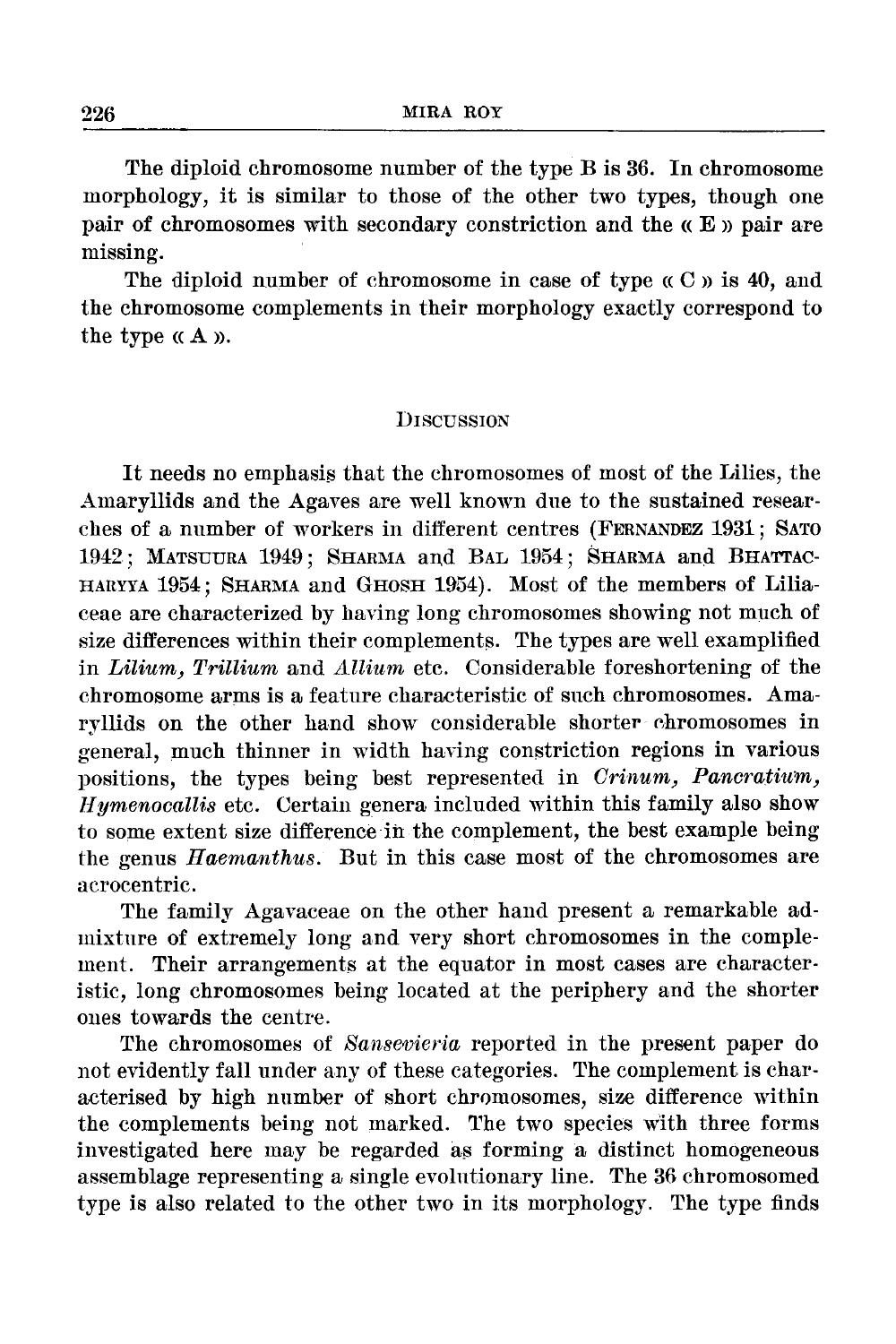parallel to a little extent with the chromosomes of the Irids investigated so far. In the preceding part of the discussion it has been pointed out that none of the allied families show such complement among their members. Even if one takes into account the possibility of the of diverse types of complements within a particular family, such wide differences cannot at all be ignored. Moreover, the fact that the Lillies, the Amaryllids and the Agaves etc. are quite homogeneous assemblages as far their karyotypes are concerned, goes against the inclusion of *8ansevieria* in association with the Lillies or the members of Agavaceae. In full consideration of these relevant facts in taxonomy, the inclusion of *Sansevieria* in a separate family co-ordinate in rank with Liliaceae and Agavaceae seems highly reasonable. The justification of its being regarded as a member of the family Haemodoreceae would await further researches on other Haemodoreceous genera.

The high chromosome number, viz., forty in the somatic complement apparently suggests its polyploid constitution. But the meiotic data gathered in the present investigation do not provide evidences supporting such a speculation. Neither multivalent formation, a clear evidence of autopolyploidy, nor secondary association of bivalents indicating their allopolyploid or precisely, amphidiploid constitution have been obtained.

The karyotype reveals on the other hand duplication of chromosome in the set. It is well known that multivalent formation in polyploidy is dependent to a large extent on the frequency of chiasma formation in bivalents of diploids. Chiasma and as such their frequency further, is directly correlated with the length of the chromosomes, the longer the chromosome the higher being the frequency. The polyploid constitution of the species investigated here might be obscured by the failure to form multivalents due possibly to low frequency of chiasma, an inherent characteristic of short chromosomes. In view of these facts, therefore, even in the absence of multivalents the possibility of its being a polyploid cannot at all be excluded.

Cases of a few percentage of irregular P. M. C. s need consideration. It may be noted that a single bivalent is always involved in such abnormal behaviour. The lagging of the bivalent at the equator at the first meiotic division and the staying apart of one chromosome in each of the nuclei of second meiotic metaphase seem to be the manifestation of a single bivalent member. It may be surmised that in cases where the two members instead of lagging move to two different poles fall out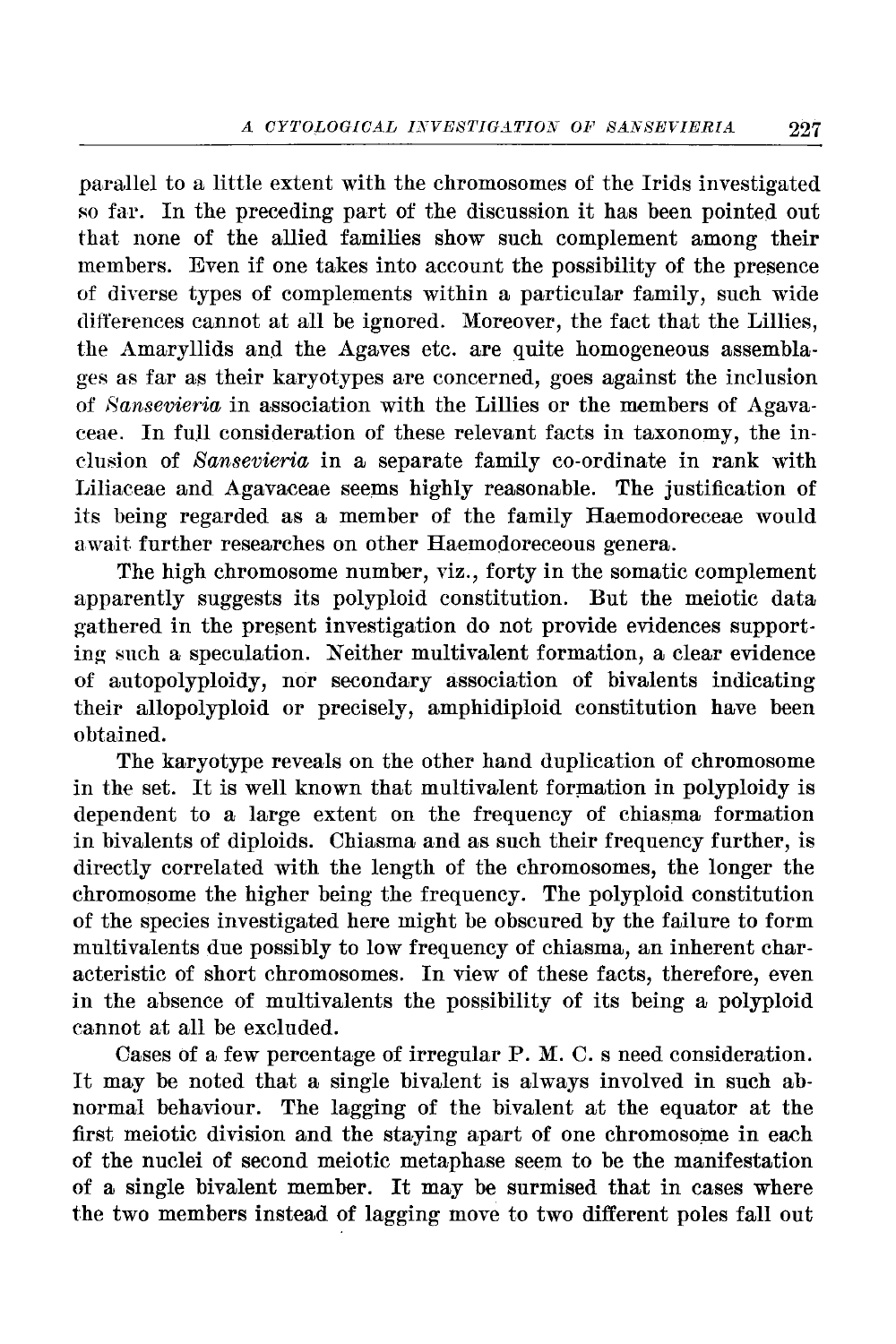of step from the other chromosomes during second meiotic division. The behaviour suggests that the species concerned might not be a true simple diploid but rather one in which the intermixture of different complements to certain extent has been caused during evolution.

#### LITERATURE CITED

- BENTHAM G. and HOOKER J. D., 1862-1883. *Genera Plantarum.*
- BHADUBI P. N. and SHARMA A. K., 1946. *Cytogenetics of* Datura fastuosa *L.* Bull. Torr. Bot. Club., *13:* 438-450.
- BHADURI P. N. and Bose P. C., 1947. *Cytogenetical investigation in some common cucurbits witn special reference to fragmentation of cnromosome as a pnys·ical of speciation•.* J. Genet., *48:* 237-256.
- BHADUBI P. N. and KAR A. N., 1948. *Study of chromosome nucleolar relationship and its bearing on the interpretation of Oenothera Cytogenetics. Bull. Bot. Soc. Beng., 2:* 1-14.
- CHAKRAVORTI A. K., 1948. *Theory of fragmentation of chromosomes and evolution of species.* Sci. Cult., *13:* 309-312.
- ENGLER E. and PBANTL K., 1924. *-Die Naturlichen U Pftanzenfamuien,* Vol. 15, 360.
- FABNANDEZ A., 1931. *Estudos nos chromosomas das Liliaoeae e AmaryUidaceae.* Bot. Soc. Broteriana, 7: 1-122.
- GATES R. R., 1942. *Nucleoli and related nucleolar structures*. Bot. Rev., 8: 6337-6449.
- HUTCHINSON J., 1934. The families of flowering plants, Vol. II, Monocotyledons.
- JACOB K. T., 1940. *Chromosome number and the relationship between Satellites and nucleoli in Cassia and certain other Leguminosae.* Ann. Bot., N. S. *2:* 107-125.
- MATSUURA H., 1949. *Chromosome study on Trillium Kamstchaticum Pall and its allies.* Chromosoma, *5:* 418-430.
- PATEL J. S and NARAYANA G. V., 1937. *Chromosome numbers in some economic flowering plants.* Curr. Sci., *5:* 479.
- SATO D., 1942. *Karyotype alteration and phylogeny in Liliaceae and allied families.* Jap. Jour. Bot., *12:* 57-132.
- SHARMA A. K., 1947. *A cytological investigation of incompatibility between* Cosmos bipinnatus *Cav. and* C. sulphureus *Cav.* Bull. Bot. Soc. Beng., *1:* 19-26.
- SHARMA A. K. and BAL A. K., 1953. *Use of Coumarin in chromosome analysis*. Stain Tech., *28:* 255-257.
- $-$ , 1954.  $-$  *A cytological study of a few genera of Amaryllidaceae with a view to find out the basis of their phylogeny.* Proc. 41st Ind. Sci. Cong., Abst., 148.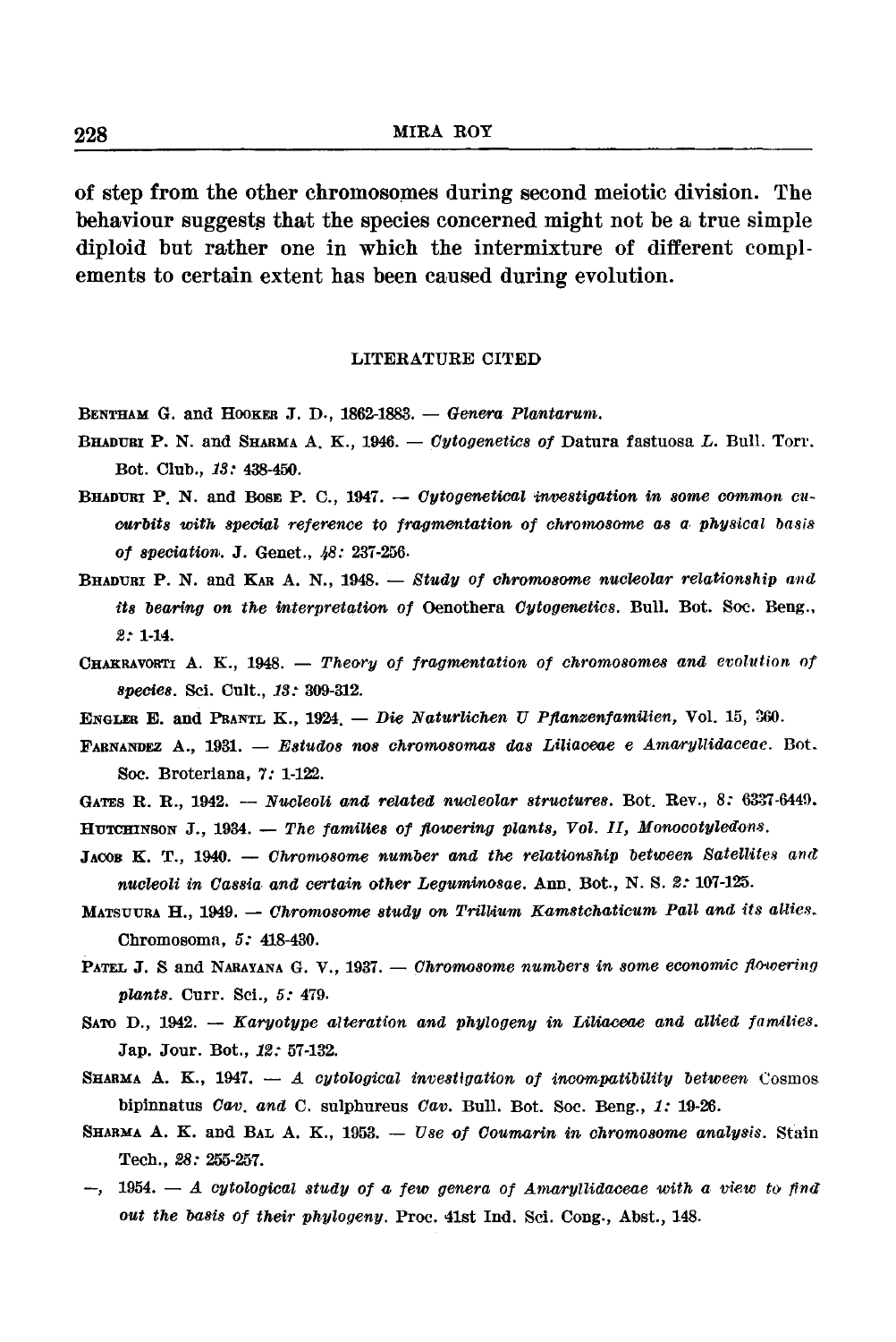- SHARMA A. K. and BHATTACHARYYA N. K., 1954. An investigation on the karyotype of the *genus* Crinum *and its phylogeny.* Proc. 41st Ind. Sci. Cong. Abst., 147.
- SHARMA A. K. and CHITRA GHOSH, 1954. *Further investigation on the cytology of the family Amaryllidaceae and its bearing on the interpretation of its phylogeny.* Genetica Iberica *6:* 71-100.
- SHARMA A. K. and ARCHANA MOOKERJEA, 1955. *Paradichlorobenzene as a fixative in plants with high chromosome number.* Stain Tech. 30: 1-7.
- SHARMA A. K. and MIRA Roy, 1955. *The scope of orcein staining in the study of the effect of chemicals on chromosomes.* Chromosoma *7:* 275-280.

#### ACKNOWLEDGEMENT

In conclusion, I wish to express my deep gratitude to my teacher Mr. A. K. SHARMA, Lecturer in Charge of the Cytogenetics Laboratory, Department of Botany, Calcutta University, for the guidance, help and encouragement I received from him.

#### SUMMARY

1. The cytology of different species of *Sansevieria* belonging to Haemodoraceae of Bentham and Hooker has been worked out.

2. The somatic chromosome number has been worked out to be forty in *S. cylindrica* and in one variety of *S. nilotica.* The other variety of *S. nilotica* shows thirty-six chromosomes in the diploid set. Karyotypes show five types of chromosomes, short in size, distinguishable on the basis of primary and secondary constrictions. The two species with forty chromosomes correspond exactly in chromosome morphology, the variety with thirty-six being devoid of one satellited and one non-satellited pair.

3. Meiotic studies reveal regular behaviour excepting abnormality in division of a single bivalent in a few percent of mother cells.

4. From a comparison of its karyotypes with that of members of Amaryllldaceae, Agavaceae etc., the families to which the genus is often assigned, its position in a separate family has been justified.

5. Though evidences of polyploidy have not been obtained from meiotic data of the species studied it has been suggested that the probability of its being a polyploid cannot at all be overruled, because of the short chromosomes having low chiasma frequency and as such less chance of forming multivalents.

6. The irregular behaviour of a single bivalent has been considered indicative of the species being not a true simple diploid.